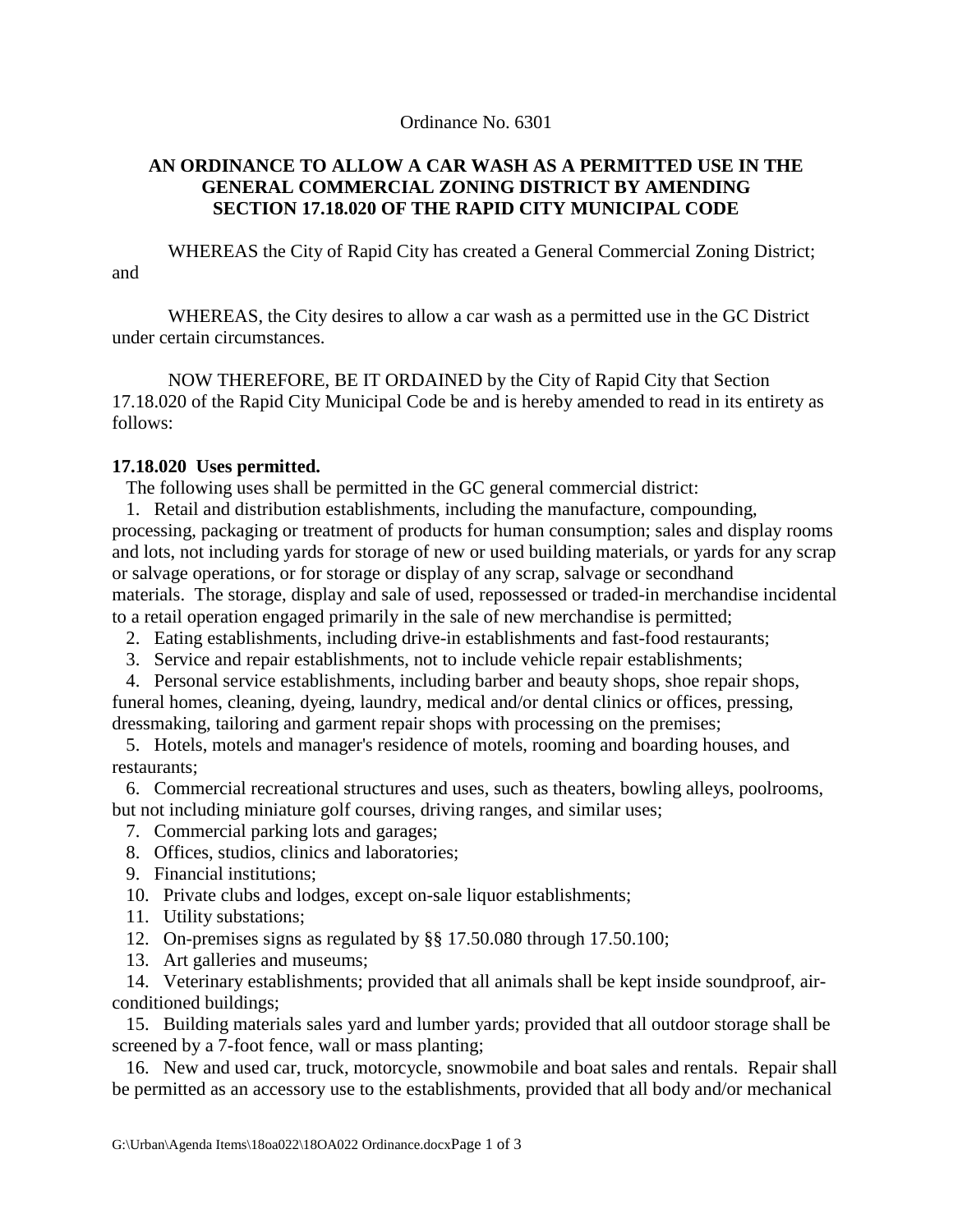repair work shall be completed within an enclosed area. All inoperable vehicles shall be stored within a side yard or rear yard which is screened with an opaque fence at least 6 feet in height. The number of inoperable vehicles stored within a screened yard shall not exceed 1 per 400 square feet of building floor area used for vehicle repair. A minimum of 2 inoperable vehicles per establishment shall be permitted to be stored in a screened yard;

17. Public buildings and grounds other than elementary or high schools;

18. Churches;

19. Business and vocational schools not involving operations of an industrial character;

 20. Wholesale and distributing centers not involving over 5,000 square feet for storage of wares to be wholesaled or distributed, nor the use of any delivery vehicle rated at more than 1- 1/2-ton capacity, nor a total of more than 5 delivery vehicles;

 21. Dwelling units above ground floor and dwelling units other than above ground floor to provide residences for managers of motels, and other uses and structures which are customarily accessory to, and clearly incidental to, permitted or permissible uses and structures;

 22. Any other store or shop for retail trade or for rendering personal, professional or business service which does not produce more noise, dust, odor, vibration, blast or traffic than those previously enumerated in this section;

23. Travel parks as permitted by the Rapid City travel park ordinance;

 24. Service establishments and filling stations, not to include vehicle repair. Repair shall be permitted as an accessory use to the establishments, provided that all body and/or repair work shall be completed within an enclosed area. All inoperable vehicles shall be stored within a building or within a side or rear yard which is screened with an opaque fence at least 6 feet in height. The number of inoperable vehicles stored within a screened yard shall not exceed 1 per 400 square feet of building floor space used for vehicle repair. A minimum of 2 inoperable vehicles per establishment shall be permitted to be stored in a screened yard;

 25. Vehicle repair establishments, provided that all body and/or mechanical repair work shall be completed within an enclosed area. All inoperable vehicles shall be stored within a building or within a side or rear yard which is screened with an opaque fence at least 6 feet in height. The number of inoperable vehicles stored within a screened yard shall not exceed 1 per 400 square feet of building floor area used for vehicle repair. A minimum of 2 inoperable vehicles per establishment shall be permitted to be stored in a screened yard;

26. Hotel apartment;

27. Drop-off centers for household recyclables; such centers do not involve processing;

28. Garden centers, provided that all outdoor storage be screened with a 6-foot fence or wall;

29. Hospitals;

30. Mircrocell wireless communications facilities on buildings as defined in § 17.50.400A.;

 31. Indoor used or secondhand merchandise sales, provided that merchandise that is for sale, stored or displayed cannot be located outside;

32. Pet stores; and

33. Other temporary, seasonal, and continuous retail business or structure as defined in

§ 17.50.230H., I., and J.

34. Car wash subject to the following considerations:

- a. The property shall not be located within 250 feet of a residential district or dwelling; and
- b. Car washes that do not meet the above consideration shall be reviewed as a conditional use.